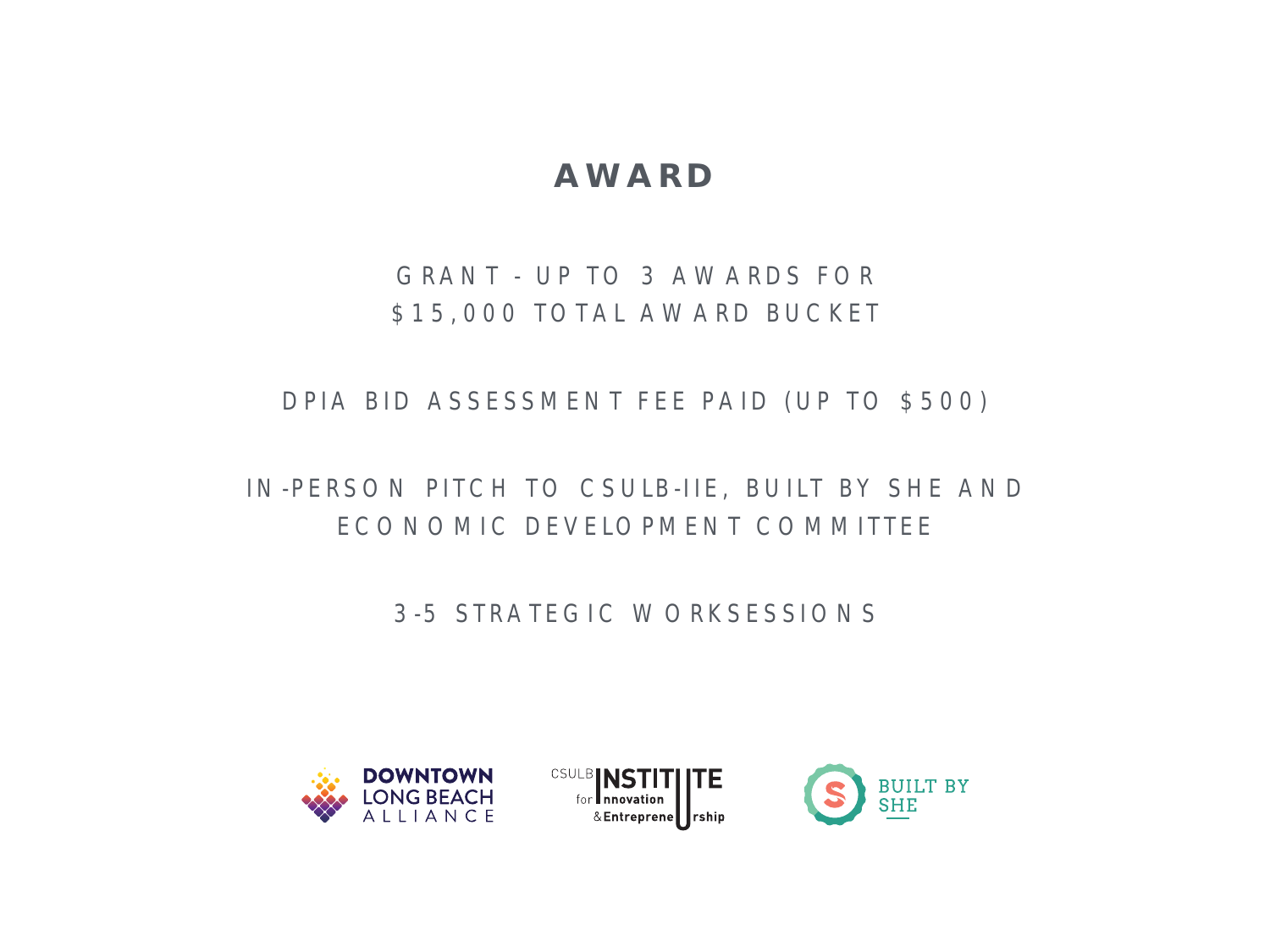## WINNING PARTICIPANT(S) RECEIVE 3-5 STRATEGICALLY FOCUSED SATURDAY 4-HOUR EDUCATION SESSIONS



- Strategic needs assessment
- Create Strategic Roadmap for business including near and long-term milestones
- Define company mission and vision
- Outline competitive advantage
- Prioritize target consumer
- Analyze industry and market SWOT
- Develop sustainable business model and elements to support growth
- Develop acquisition strategy to expand online revenue/sales
- Ideate content strategy, social strategy
- Define digital advertising goals
- Create CRM plan and holistic customer experience
- TBD milestone check-ins to complete 1st year goals outlined in the Strategic Roadmap
- Additional support TBD based upon needs assessment





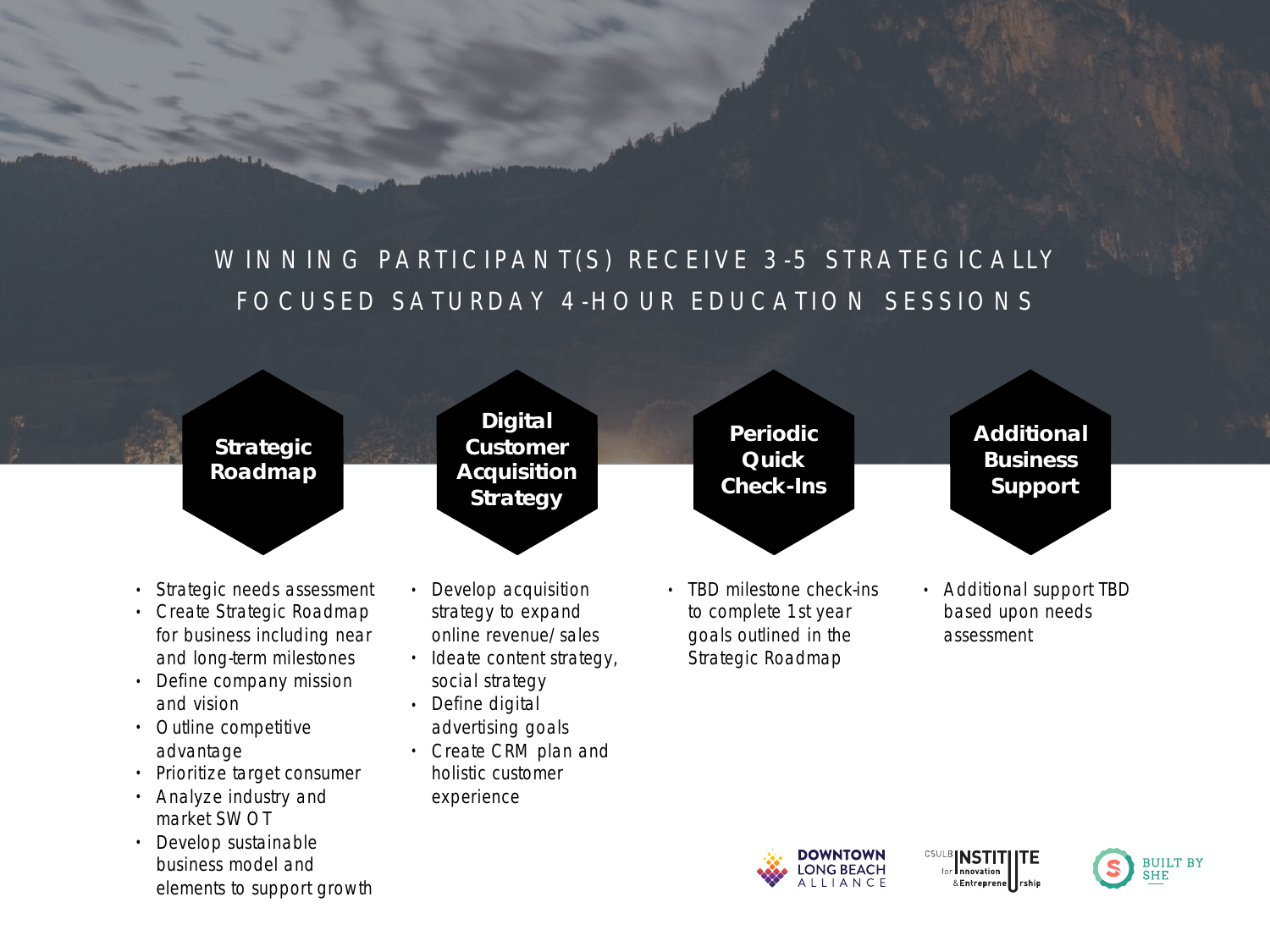# **AWARD PARAMETERS**

AWARD(S) DEPOSITED TO THE BUSINESS WITHIN 30 DAYS OF VERIFICATION OF SATISFIED CRITERIA

### ALL REQUIRED CRITERIA MUST BE MET WITHIN 90 DAYS OF AWARD DATE

### THE \$15,000 GRANT AWARD MAY BE DIVIDED UP AMONGST 1-3 WINNERS

EACH AWARD REQUIRES A MATCHING INVESTMENT BY THE FOUNDER (OR PROOF OF QUALIFYING INCURRED EXPENSES)